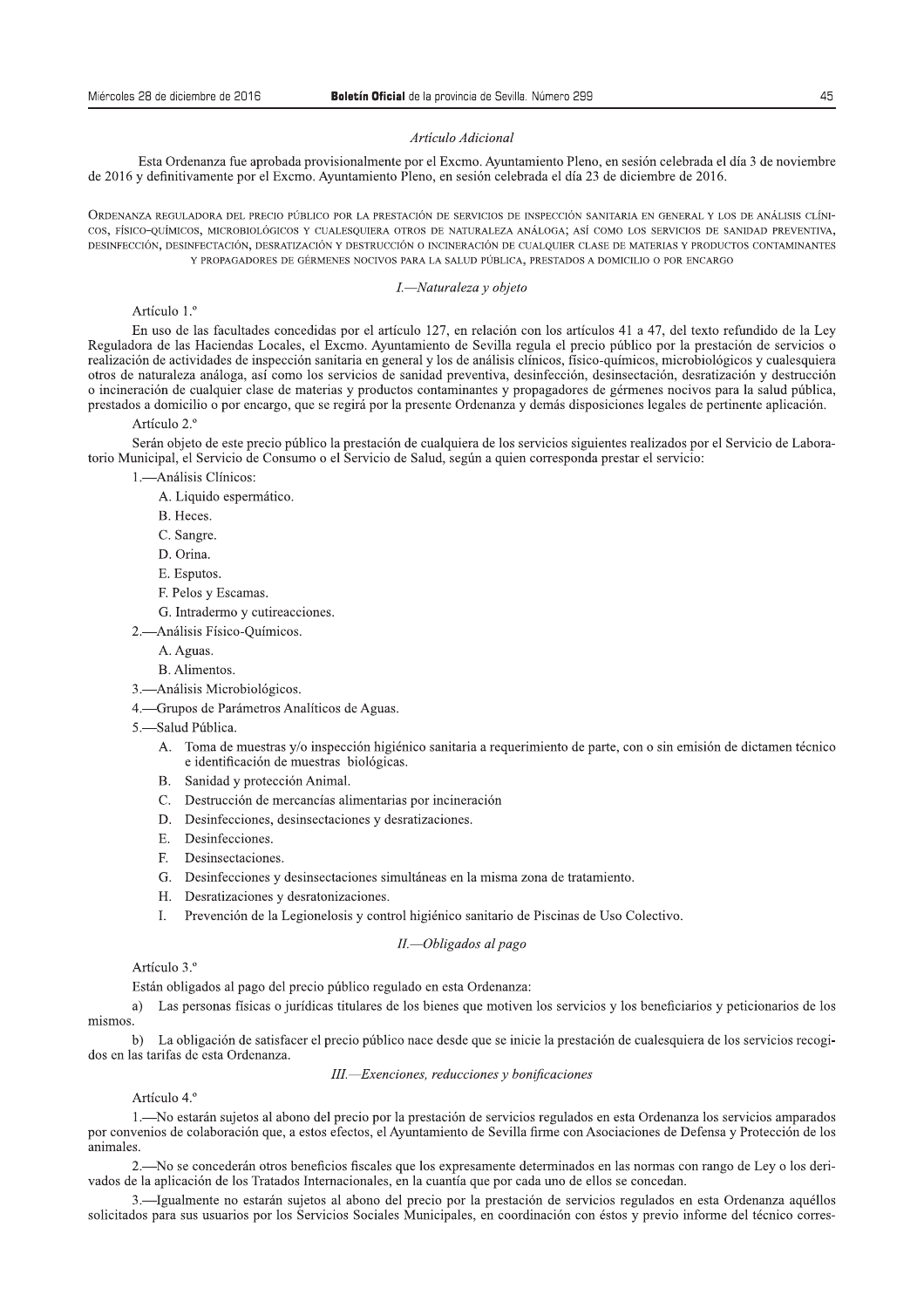pondiente de éstos Servicios.

4. Los servicios realizados en situaciones de alerta sanitaria tampoco estarán sujetos al abono del precio por prestación de los mismos.

5.—No estarán sujetos al abono de las tarifas correspondientes a los Servicios enumerados en la Sección I: Análisis Clínicos, los empleados públicos municipales en activo, o que hayan pasado a situación de clases pasivas, y que acrediten debidamente dicha condición.

Artículo 5.º

Líquido espermático:

1.—La base a satisfacer se establecerá en función de la naturaleza de los servicios regulados en las tarifas de la misma.

2.-La cuantía se determinará de acuerdo con las siguientes tarifas:

Euros

# Sección I: Análisis clínicos

| 1. B Heces:  |       |
|--------------|-------|
|              |       |
|              |       |
|              |       |
|              |       |
|              |       |
|              |       |
| 1. C Sangre: |       |
|              |       |
|              |       |
|              |       |
|              |       |
|              |       |
|              |       |
|              |       |
|              |       |
|              |       |
|              |       |
|              |       |
|              |       |
|              |       |
|              |       |
|              |       |
|              |       |
|              |       |
|              |       |
|              |       |
|              |       |
|              |       |
|              |       |
|              |       |
|              |       |
|              |       |
|              |       |
|              |       |
|              |       |
|              | 5.49  |
|              |       |
|              |       |
|              |       |
|              |       |
|              |       |
|              |       |
|              |       |
|              |       |
|              |       |
|              |       |
|              |       |
|              |       |
|              |       |
|              |       |
|              |       |
|              |       |
|              |       |
|              |       |
|              | Euros |

 $1. A$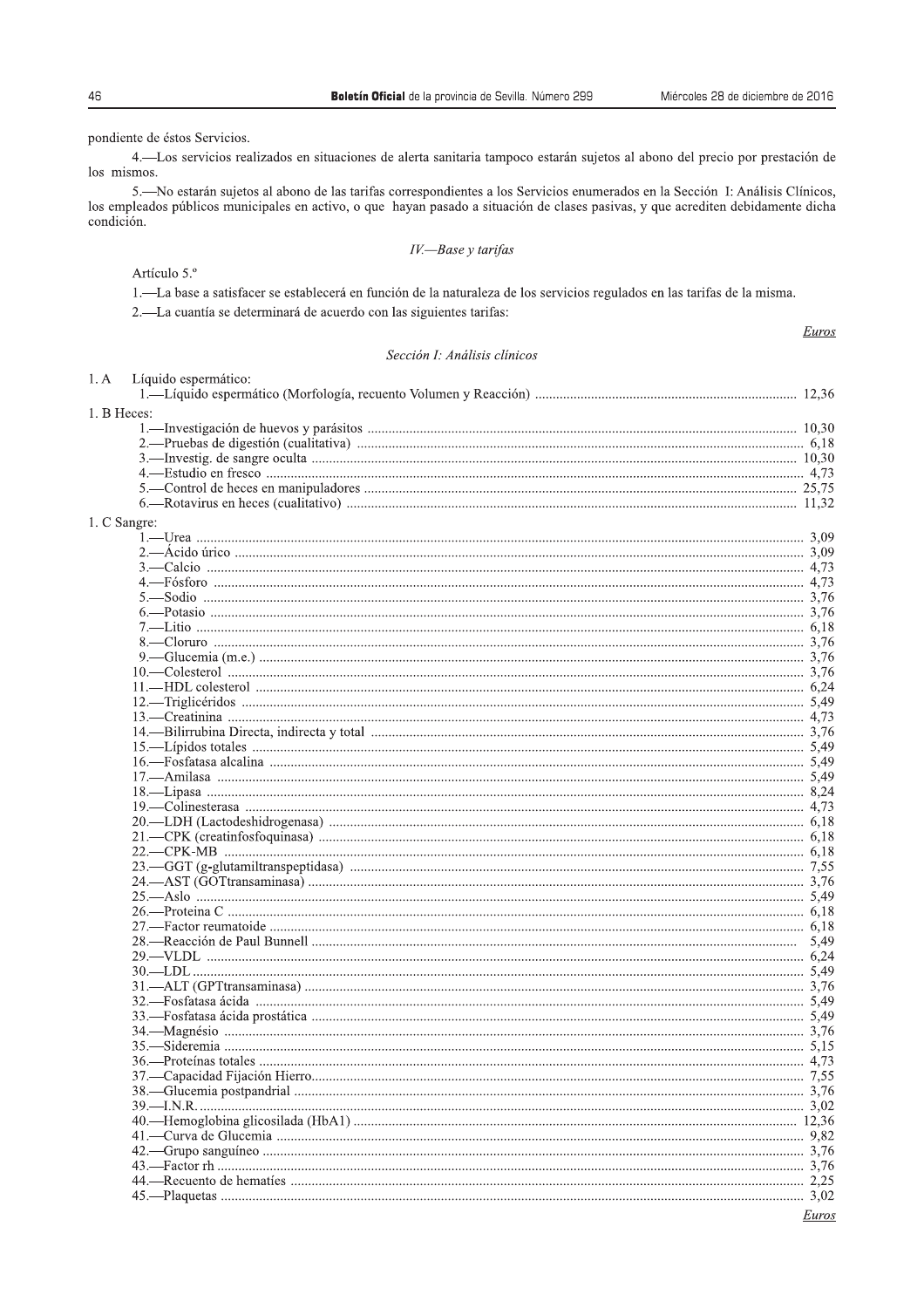| 53.—Velocidad de Sedimentación musulmanaminalmente contra a material de Sedimentación musulmanamina a 3.02 |  |
|------------------------------------------------------------------------------------------------------------|--|
|                                                                                                            |  |
|                                                                                                            |  |
|                                                                                                            |  |
|                                                                                                            |  |
|                                                                                                            |  |
|                                                                                                            |  |
|                                                                                                            |  |
|                                                                                                            |  |
|                                                                                                            |  |
|                                                                                                            |  |
|                                                                                                            |  |

# 20.00

1. D Orina:

| 1. E Esputos:  |  |
|----------------|--|
|                |  |
|                |  |
| 1. F Exudados: |  |
|                |  |
|                |  |

### Sección II: Análisis físico-químicos

### II A. - Aguas: 10,30

47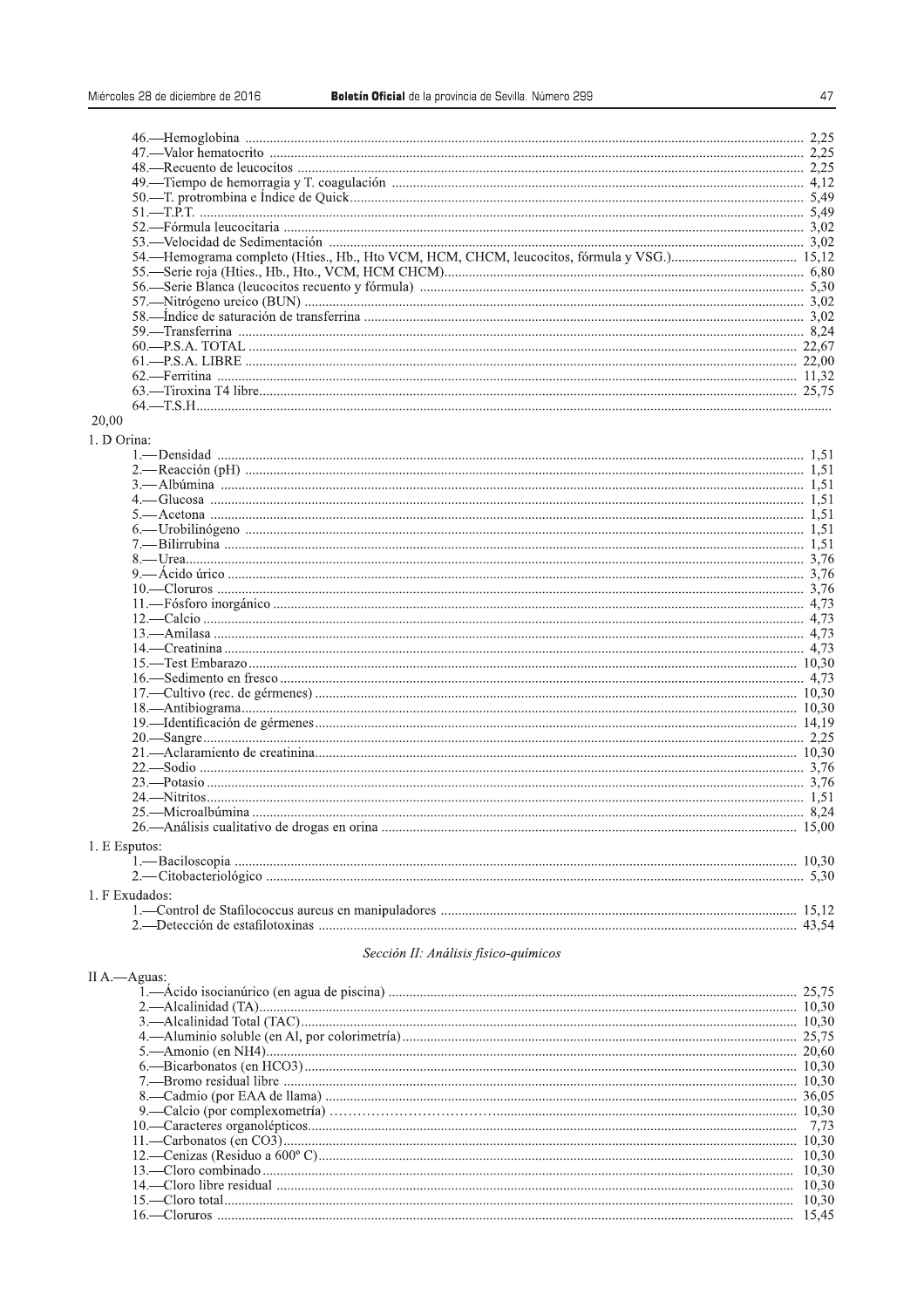| 48               | Boletín Oficial de la provincia de Sevilla. Número 299<br>Miércoles 28 de diciembre de 2016 |       |
|------------------|---------------------------------------------------------------------------------------------|-------|
|                  |                                                                                             |       |
|                  |                                                                                             | Euros |
|                  |                                                                                             |       |
|                  |                                                                                             |       |
|                  |                                                                                             |       |
|                  |                                                                                             |       |
|                  |                                                                                             |       |
|                  |                                                                                             |       |
|                  |                                                                                             |       |
|                  |                                                                                             |       |
|                  |                                                                                             |       |
|                  |                                                                                             |       |
|                  |                                                                                             |       |
|                  |                                                                                             |       |
|                  |                                                                                             |       |
|                  |                                                                                             |       |
|                  |                                                                                             |       |
|                  |                                                                                             |       |
|                  |                                                                                             |       |
|                  |                                                                                             |       |
|                  |                                                                                             |       |
|                  |                                                                                             |       |
|                  |                                                                                             |       |
|                  |                                                                                             |       |
|                  |                                                                                             |       |
|                  |                                                                                             |       |
|                  |                                                                                             |       |
|                  |                                                                                             |       |
|                  |                                                                                             |       |
|                  |                                                                                             |       |
|                  |                                                                                             |       |
|                  |                                                                                             |       |
|                  |                                                                                             |       |
|                  |                                                                                             |       |
|                  |                                                                                             |       |
|                  |                                                                                             |       |
|                  |                                                                                             |       |
|                  |                                                                                             |       |
|                  |                                                                                             |       |
|                  |                                                                                             |       |
|                  |                                                                                             |       |
|                  |                                                                                             |       |
|                  |                                                                                             |       |
|                  |                                                                                             |       |
|                  |                                                                                             |       |
| II-B: Alimentos: |                                                                                             |       |
|                  |                                                                                             |       |
|                  |                                                                                             |       |
|                  |                                                                                             |       |
|                  |                                                                                             |       |
|                  |                                                                                             |       |
|                  |                                                                                             |       |
|                  |                                                                                             |       |
|                  |                                                                                             |       |
|                  |                                                                                             |       |
|                  |                                                                                             |       |
|                  |                                                                                             |       |
|                  |                                                                                             |       |
|                  |                                                                                             |       |
|                  |                                                                                             |       |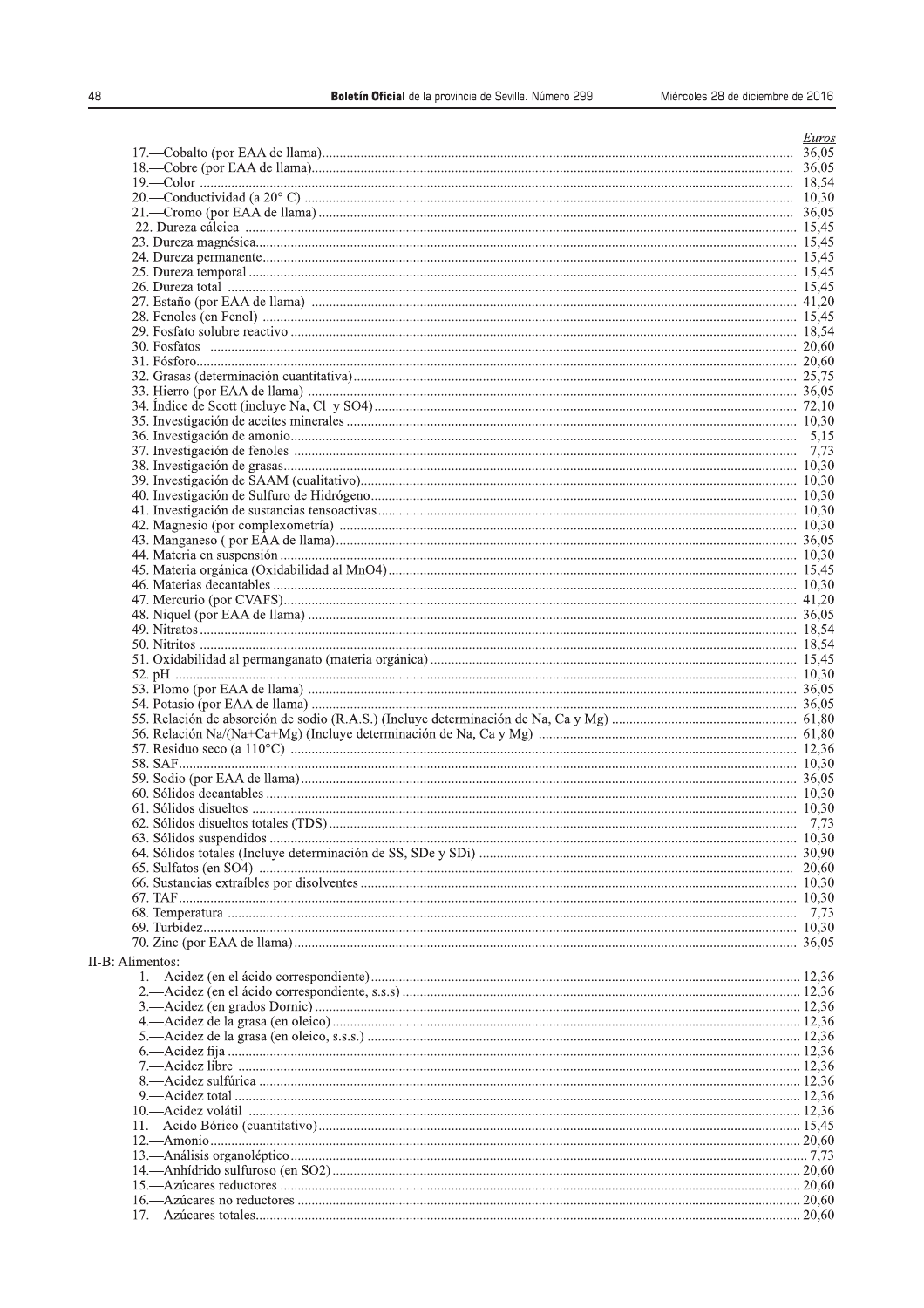| es 28 de diciembre de 2016 | Boletín Oficial de la provincia de Sevilla. Número 299 | 49    |
|----------------------------|--------------------------------------------------------|-------|
|                            |                                                        |       |
|                            |                                                        | Euros |
|                            |                                                        |       |
|                            |                                                        |       |
|                            |                                                        |       |
|                            |                                                        |       |
|                            |                                                        |       |
|                            |                                                        |       |
|                            |                                                        |       |
|                            |                                                        |       |
|                            |                                                        |       |
|                            |                                                        |       |
|                            |                                                        |       |
|                            |                                                        |       |
|                            |                                                        |       |
|                            |                                                        |       |
|                            |                                                        |       |
|                            |                                                        |       |
|                            |                                                        |       |
|                            |                                                        |       |
|                            |                                                        |       |
|                            |                                                        |       |
|                            |                                                        |       |
|                            |                                                        |       |
|                            |                                                        |       |
|                            |                                                        |       |
|                            |                                                        |       |
|                            |                                                        |       |
|                            |                                                        |       |
|                            |                                                        |       |
|                            |                                                        |       |
|                            |                                                        |       |
|                            |                                                        |       |
|                            |                                                        |       |
|                            |                                                        |       |
|                            |                                                        |       |
|                            |                                                        |       |
|                            |                                                        |       |
|                            |                                                        |       |
|                            |                                                        |       |
|                            |                                                        |       |
|                            |                                                        |       |
|                            |                                                        |       |
|                            |                                                        |       |
|                            |                                                        |       |
|                            |                                                        |       |
|                            |                                                        |       |
|                            |                                                        |       |
|                            |                                                        |       |
|                            |                                                        |       |
|                            |                                                        |       |
|                            |                                                        |       |
|                            |                                                        |       |
|                            |                                                        |       |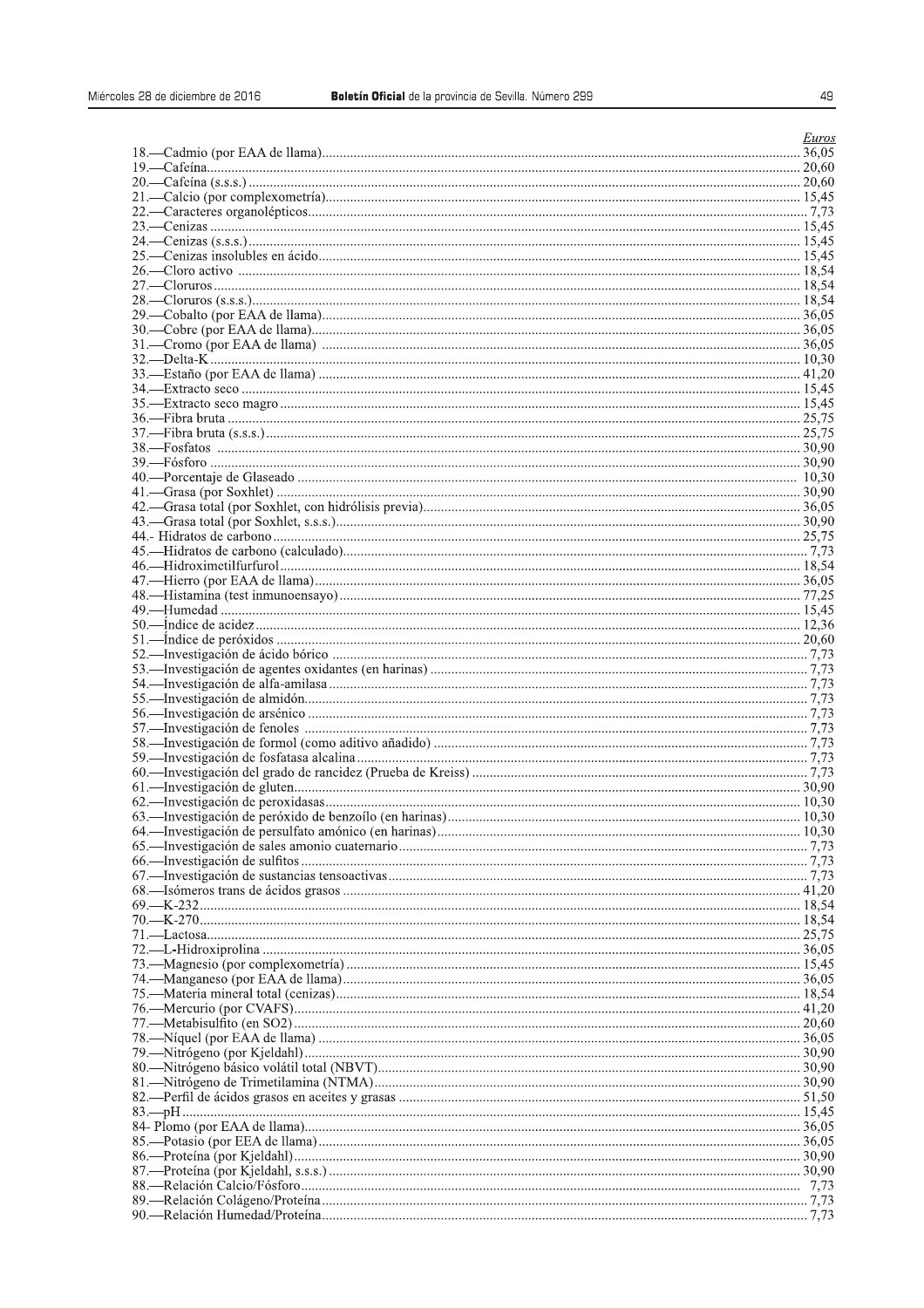| <i>Euros</i> |
|--------------|
|              |
|              |
|              |
|              |
|              |
|              |
|              |
|              |

# Sección III: Analisis microbiológicos

| 30. Análisis de Trichinella spp (triquina) en muestras de carne procedentes de animales inspeccionados por veterinario auto- |  |
|------------------------------------------------------------------------------------------------------------------------------|--|

Sección IV: Grupos de parámetros analíticos de aguas

| 1. | Aptitud para el consumo humano de aguas de pozo o manantial, según criterios técnicos del LMS<br>Fisicoquímico: Turbidez, dureza total, cloruros, nitritos, amonio, nitratos, pH, C.E. (a 20°C), color, sulfa-<br>a.<br>Microbiológico: Aerobios a 22°C, coliformes totales, E. coli, enterococos intestinales, Clostridium sulfi-<br>b. | 87,55 $\epsilon$<br>56,65 €               |
|----|------------------------------------------------------------------------------------------------------------------------------------------------------------------------------------------------------------------------------------------------------------------------------------------------------------------------------------------|-------------------------------------------|
| 2. | $\mathbf{c}$ .<br>Aptitud para el consumo humano de aguas según legislación vigente.<br>Fisicoquímico: Turbidez, dureza total, cloruros, nitritos, amonio, nitratos, pH, C.E. (a 20°C), cloro libre<br>a.                                                                                                                                | 144.20€<br>92.70 $\in$                    |
|    | Microbiológico: Aerobios a 22°C, coliformes totales, E. coli, enterococos intestinales, Clostridium pre-<br>b.<br>$\mathbf{c}$ .                                                                                                                                                                                                         | 61,80 €<br>154,50€                        |
| 3. | Aptitud para el consumo humano de agua de red en el grifo del consumidor.<br>Fisicoquímico: Olor, sabor turbidez, amonio, pH, C.E. (a 20°C), color, cloro libre de residuos<br>a.<br>b.<br>C <sub>1</sub>                                                                                                                                | 41,20 $\epsilon$<br>30,90€<br>72.10 $\in$ |
| 4. | Agua de pozo para llenar piscinas particulares.<br>Fisicoquímico: Turbidez, amonio, nitratos, pH, C.E. (a 20 <sup>o</sup> C), oxidabilidad al permanganato, hierro, cobre<br>a.<br>Microbiológico: coliformes fecales, enterococos intestinales, Clostridium sulfitorreductores<br>b.<br>c.                                              | 87,55 $\in$<br>$61,80 \in$<br>149,35 €    |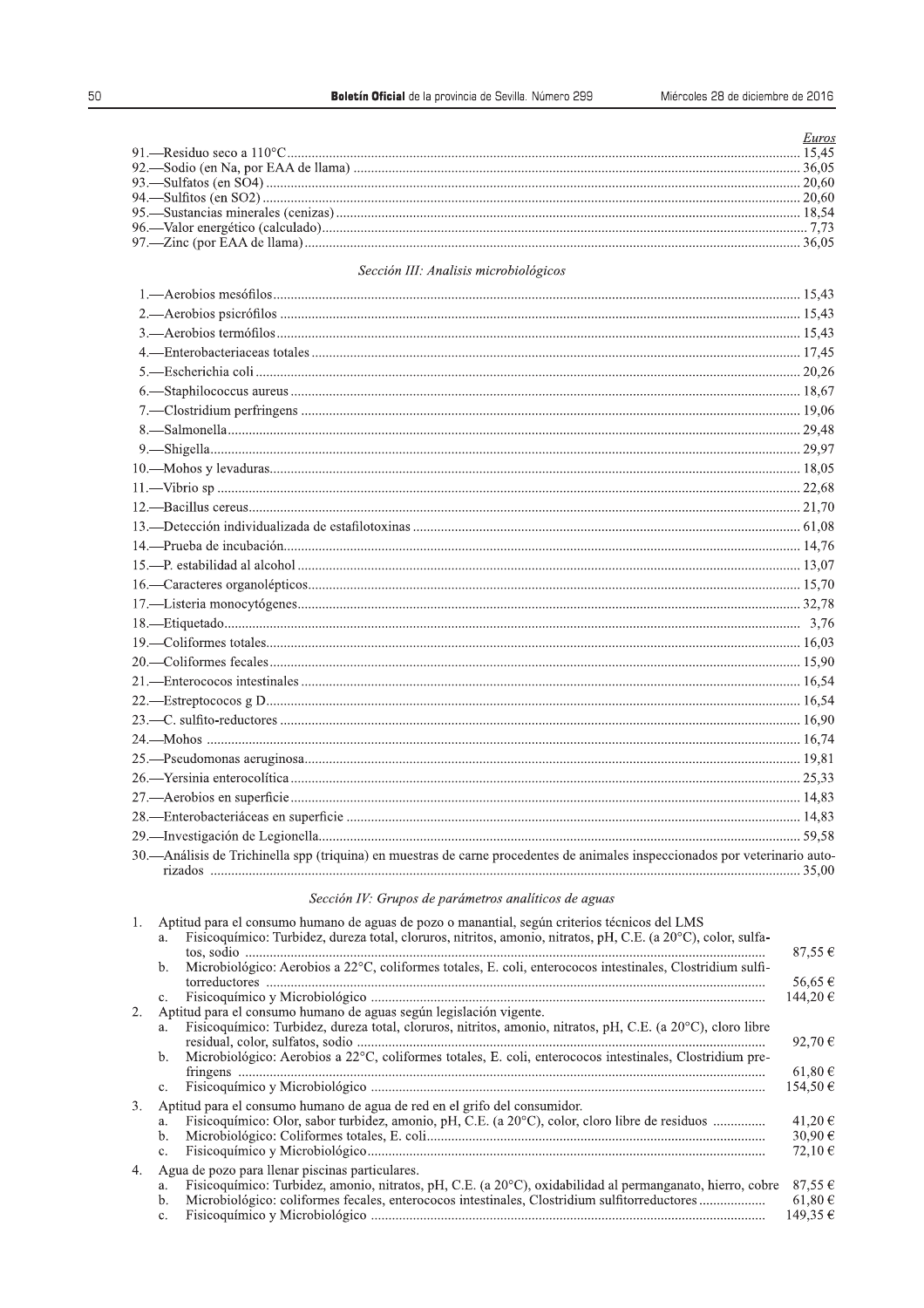5. Agua de pozo para llenar piscinas de uso colectivo.

|    | a.             | Físicoquímico: Turbidez, amonio, nitratos, pH, C.E. (a 20°C), oxidabilidad al permanganato, cobre                                                                                                                                                                                                                                                                                                                          | 72,10 €                               |
|----|----------------|----------------------------------------------------------------------------------------------------------------------------------------------------------------------------------------------------------------------------------------------------------------------------------------------------------------------------------------------------------------------------------------------------------------------------|---------------------------------------|
|    | b.             |                                                                                                                                                                                                                                                                                                                                                                                                                            | 30,90€                                |
|    | c.             |                                                                                                                                                                                                                                                                                                                                                                                                                            | 103,00€                               |
| 6. | a.<br>b.       | Análisis quincenal de agua de piscinas de uso colectivo (según Decreto 23/1999 de la Junta de Andalucía).<br>Microbiológico: Aerobios mesófilos, coliformes totales, coliformes fecales, Staphylococcus aureus y                                                                                                                                                                                                           | $20,60 \in$                           |
|    | $\mathbf{c}$ . |                                                                                                                                                                                                                                                                                                                                                                                                                            | 72.10€<br>92,70 $\in$                 |
| 7. | a.<br>b.       | Análisis mensual de agua de piscinas de uso colectivo (según Decreto 23/1999 de la Junta de Andalucía).<br>Fisicoquímico: Turbidez, amonio, nitratos, pH, C.E. (a 20°C), oxidabilidad al permanganato, cobre, cloro<br>Microbiológico: Aerobios mesófilos, coliformes totales, coliformes fecales, enterococos intestinales,<br>Clostridium sulfitorreductores, Staphylococcus aureus, Pseudomonas aeruginosa y Salmonella | 92,70 $\in$<br>72,10 $\in$            |
|    | c.             |                                                                                                                                                                                                                                                                                                                                                                                                                            | 164,80 €                              |
| 8. | a.             | Análisis de agua de piscinas particulares.<br>Fisicoquímico: Turbidez, amonio, nitratos, pH, C.E. (a 20°C), oxidabilidad al permanganato, cloro libre                                                                                                                                                                                                                                                                      | 36,05€                                |
|    | b.<br>c.       | Microbiológico: Aerobios mesófilos, coliformes totales, coliformes fecales, enterococos intestinales,<br>Clostridium sulfitorreductores, Staphylococcus aureus y Pseudomonas aeruginosa                                                                                                                                                                                                                                    | 72,10 $\in$<br>108,15€                |
| 9. | a.<br>b.       | Análisis inicial y periódico de agua de piscina (según RD 742/2013)<br>Fisicoquímico: pH, turbidez, desinfectante residual (cloro libre residual+cloro combinado, bromo total o                                                                                                                                                                                                                                            | 30,00 $\in$<br>30,00 €<br>$60,00 \in$ |
|    | c.             | 10. Análisis de aptitud para riego de un agua                                                                                                                                                                                                                                                                                                                                                                              |                                       |
|    | a.             | Fisicoquímico: RAS, índice de Scott, C.E. (a 20°C), pH, sodio, sulfatos, calcio, magnesio, cloruros                                                                                                                                                                                                                                                                                                                        | 77,25€                                |
|    |                | Sección V: Higiene pública                                                                                                                                                                                                                                                                                                                                                                                                 |                                       |
|    |                | V A: Inspección, toma de muestras e indentificación                                                                                                                                                                                                                                                                                                                                                                        |                                       |
|    |                |                                                                                                                                                                                                                                                                                                                                                                                                                            | 50,00                                 |
|    |                | 2. - Inspección higiénico-sanitaria de instalaciones y/o productos alimenticios con o sin emisión de dictamen téc-<br>nico y desplazamiento:                                                                                                                                                                                                                                                                               |                                       |
|    |                |                                                                                                                                                                                                                                                                                                                                                                                                                            | 120,00                                |
|    |                |                                                                                                                                                                                                                                                                                                                                                                                                                            | 300,00                                |
|    |                |                                                                                                                                                                                                                                                                                                                                                                                                                            | 15,45                                 |
|    |                |                                                                                                                                                                                                                                                                                                                                                                                                                            | 51,50                                 |
|    |                |                                                                                                                                                                                                                                                                                                                                                                                                                            | 30,90                                 |
|    |                |                                                                                                                                                                                                                                                                                                                                                                                                                            | 41,20                                 |
|    |                | V B: Sanidad y Protección Animal                                                                                                                                                                                                                                                                                                                                                                                           |                                       |
|    |                |                                                                                                                                                                                                                                                                                                                                                                                                                            | 6,18                                  |
|    |                |                                                                                                                                                                                                                                                                                                                                                                                                                            | 26,78                                 |
|    |                |                                                                                                                                                                                                                                                                                                                                                                                                                            | 9,27                                  |
|    |                | 4. Servicio de retirada de gatos en colonias:                                                                                                                                                                                                                                                                                                                                                                              |                                       |
|    |                |                                                                                                                                                                                                                                                                                                                                                                                                                            | 40,00                                 |
|    |                |                                                                                                                                                                                                                                                                                                                                                                                                                            | 15,00<br>8,00                         |
|    |                | 5. Recogida de animales perdidos y abandonados:                                                                                                                                                                                                                                                                                                                                                                            |                                       |
|    |                | 5.1.—Animales menores:                                                                                                                                                                                                                                                                                                                                                                                                     |                                       |
|    |                | 5.1.1. Sin acreditación de denuncia de pérdida o sustracción de animal antes de su retirada<br>5.1.2. Acreditando denuncia de pérdida o sustracción del animal antes de su retirada<br>5.2.—Animales mayores:                                                                                                                                                                                                              | 50,00<br>25,00                        |
|    |                | 5.2.1. Sin acreditación de denuncia de pérdida o sustracción de animal antes de su retirada<br>5.2.2. Acreditando denuncia de pérdida o sustracción del animal antes de su retirada                                                                                                                                                                                                                                        | 103,00<br>50,00                       |
|    |                | 6. - Colocación e instalación de jaulas trampas para palomas:                                                                                                                                                                                                                                                                                                                                                              |                                       |
|    |                |                                                                                                                                                                                                                                                                                                                                                                                                                            | 70,00                                 |
|    |                |                                                                                                                                                                                                                                                                                                                                                                                                                            | 40,00                                 |
|    |                |                                                                                                                                                                                                                                                                                                                                                                                                                            | 15,00                                 |
|    |                |                                                                                                                                                                                                                                                                                                                                                                                                                            | 20,60                                 |

10. Manutención de animales: por día: 0,52  $1,55$ 7,76

100,00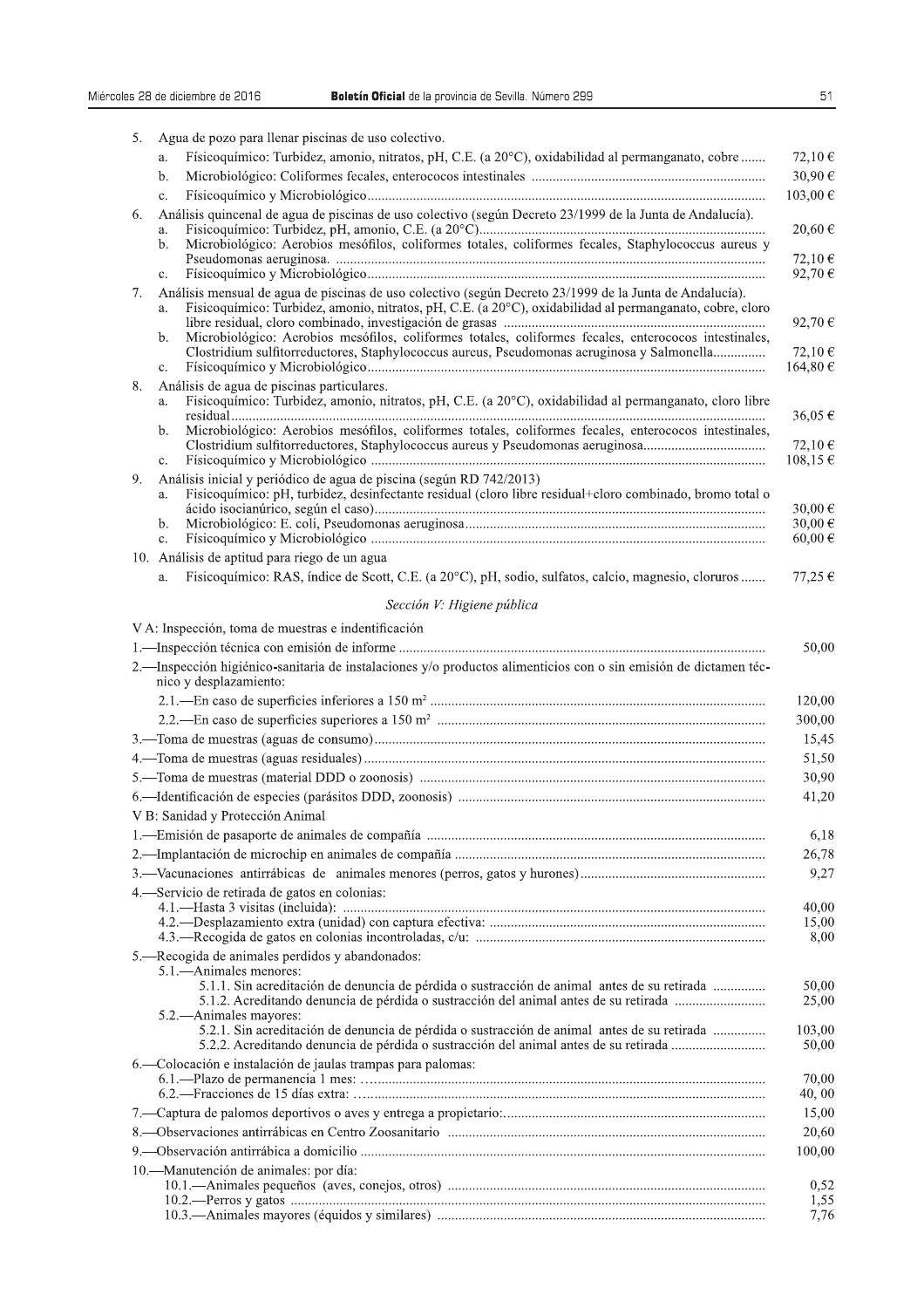|                                                                                                                        | 12,36                                                                                         |
|------------------------------------------------------------------------------------------------------------------------|-----------------------------------------------------------------------------------------------|
|                                                                                                                        | 12,36                                                                                         |
|                                                                                                                        | 23,77                                                                                         |
|                                                                                                                        | 41,20                                                                                         |
|                                                                                                                        | 50,00                                                                                         |
| 16. Incineración de animales (perros y gatos), por cada animal:                                                        |                                                                                               |
|                                                                                                                        | 10,30                                                                                         |
|                                                                                                                        | 15,45                                                                                         |
| 17. - Captura de animales con fusil, cerbatana y pistola lanzadardos:                                                  |                                                                                               |
|                                                                                                                        | 37,79                                                                                         |
|                                                                                                                        | 103,00                                                                                        |
|                                                                                                                        | 15,12                                                                                         |
| 19. Tramitación de la correspondiente alta de observación de animales agresores fuera del período de cuarentena        | 26,45                                                                                         |
|                                                                                                                        | 30,90                                                                                         |
|                                                                                                                        | 7,21                                                                                          |
|                                                                                                                        | 20,00                                                                                         |
| 23.—Retirada animales por incautación:                                                                                 |                                                                                               |
|                                                                                                                        | 50,00                                                                                         |
|                                                                                                                        | 50,00                                                                                         |
| 24. Control de animales abandonados en vía pública, sin retirada de éstos, identificados y devueltos in situ a su      | 50,00                                                                                         |
| V C: Destrucción de mercancías alimentarías por incineración:                                                          |                                                                                               |
| — Destrucción de mercancías alimentarías por incineración, con informe veterinario y siempre que las caracterís-       |                                                                                               |
|                                                                                                                        | 11,46                                                                                         |
| V D: Desinfecciones, desinsectaciones y desratizaciones:                                                               |                                                                                               |
| Nota: La disponibilidad por los ciudadanos particulares de los servicios de DDD del Ayuntamiento estarán supeditadas o | 30,90                                                                                         |
| V E: Desinfecciones:                                                                                                   | 15,45                                                                                         |
|                                                                                                                        | 20,60                                                                                         |
|                                                                                                                        | 25,75                                                                                         |
|                                                                                                                        | 25,75                                                                                         |
|                                                                                                                        | 7,21                                                                                          |
|                                                                                                                        | 20,60                                                                                         |
| ---Centros de enseñanza:                                                                                               |                                                                                               |
| a)                                                                                                                     | 15,00                                                                                         |
| b)                                                                                                                     | 35,00                                                                                         |
| c)                                                                                                                     | 5,15                                                                                          |
|                                                                                                                        | 10,30                                                                                         |
|                                                                                                                        | 20,60                                                                                         |
| V F: Desinsectaciones:                                                                                                 | 25,75                                                                                         |
|                                                                                                                        |                                                                                               |
|                                                                                                                        |                                                                                               |
|                                                                                                                        |                                                                                               |
|                                                                                                                        |                                                                                               |
|                                                                                                                        |                                                                                               |
|                                                                                                                        |                                                                                               |
|                                                                                                                        |                                                                                               |
|                                                                                                                        |                                                                                               |
| 9. - Centros de enseñanza:<br>a)                                                                                       |                                                                                               |
| b)                                                                                                                     |                                                                                               |
| c)                                                                                                                     |                                                                                               |
| 10. Avisperos:                                                                                                         |                                                                                               |
|                                                                                                                        |                                                                                               |
|                                                                                                                        | 30,90<br>30,90<br>15,45<br>5,15<br>10,30<br>30,90<br>20,00<br>40,00<br>7,21<br>20,60<br>41,20 |
|                                                                                                                        | 12,36<br>20,00                                                                                |